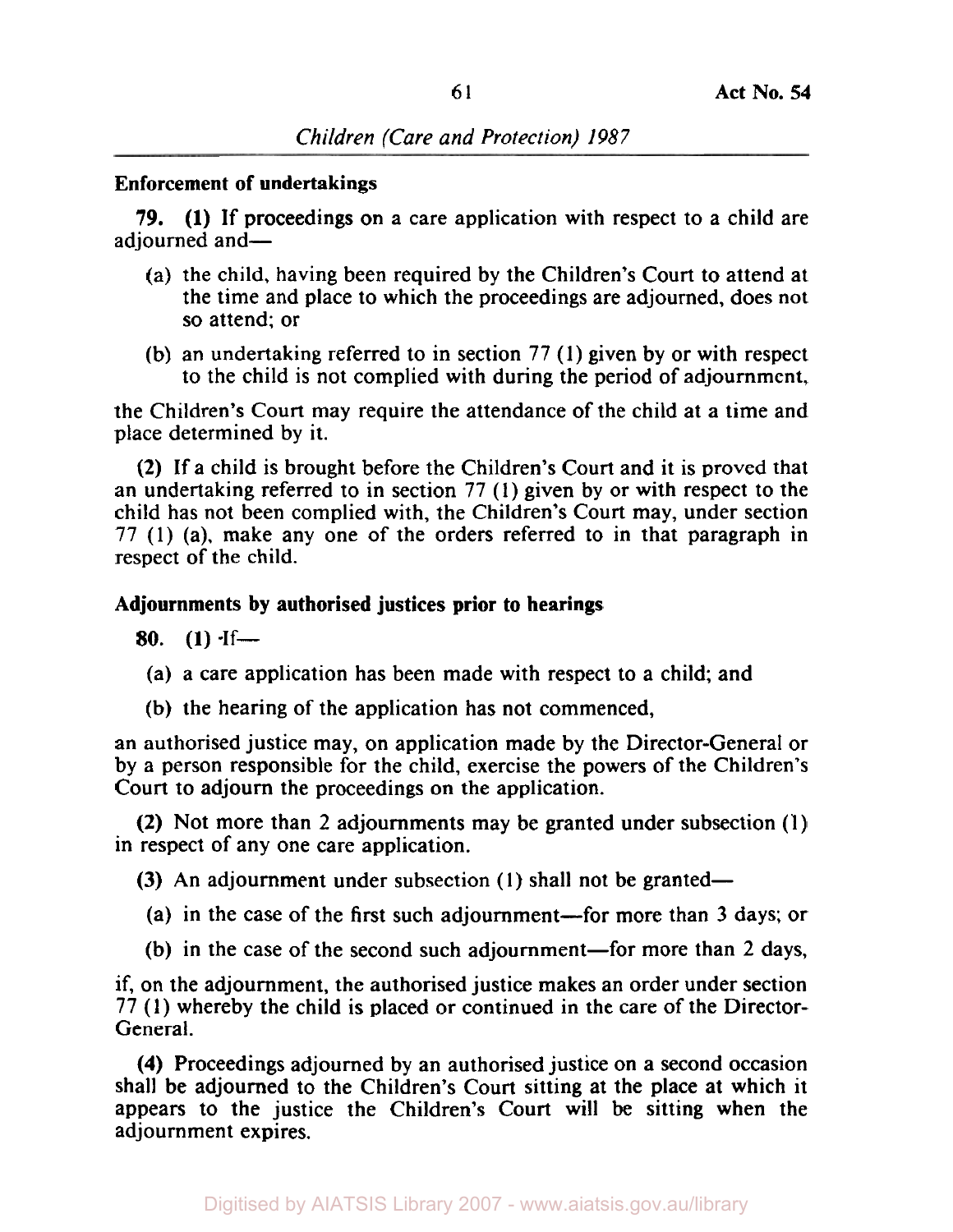**(5)** The authorised justice by whom a second adjournment is granted shall. forthwith after the adjournment, transmit to an officer of the Children's Court employed at the place to which the application is adjourned all documents and depositions that are in the possession of the justice and that relate to the application.

**(6)** Sections 77-79 apply to an adjournment granted by an authorised justice in the same way as those sections apply to an adjournment granted by the Children's **Court.** 

#### DIVISION 6-Appeals

#### **Appeals**

**81. (1)** Any person who is dissatisfied with a decision of the Children's Court under this Part may, in accordance with the rules of the District Court, appeal to the District Court against the decision.

**(2)** An appeal may not be taken by the Director-General except on a question of law.

(3) An appeal shall be by way of a new hearing and fresh evidence, or evidence in addition to or in substitution for the evidence on which the decision was made, may be given on the appeal.

**(4)** In addition to any functions and discretions that the District Court has apart from this section, the District Court shall, for the purposes of hearing and disposing of an appeal, have all the functions and discretions that the Children's Court has under this Part.

**(5)** The decision of the District Court in respect of an appeal shall be deemed to be the decision of the Children's Court and shall be given effect to accordingly.

**(6)** Subject to any interlocutory order made by the District Court, an appeal does not affect the operation of the decision appealed against or prevent the taking of action to implement that decision.

**(7)** The provisions of Division 3 apply to and in respect of the hearing of an appeal under this section in the same way as they apply to and in respect of the hearing of a care application under that Division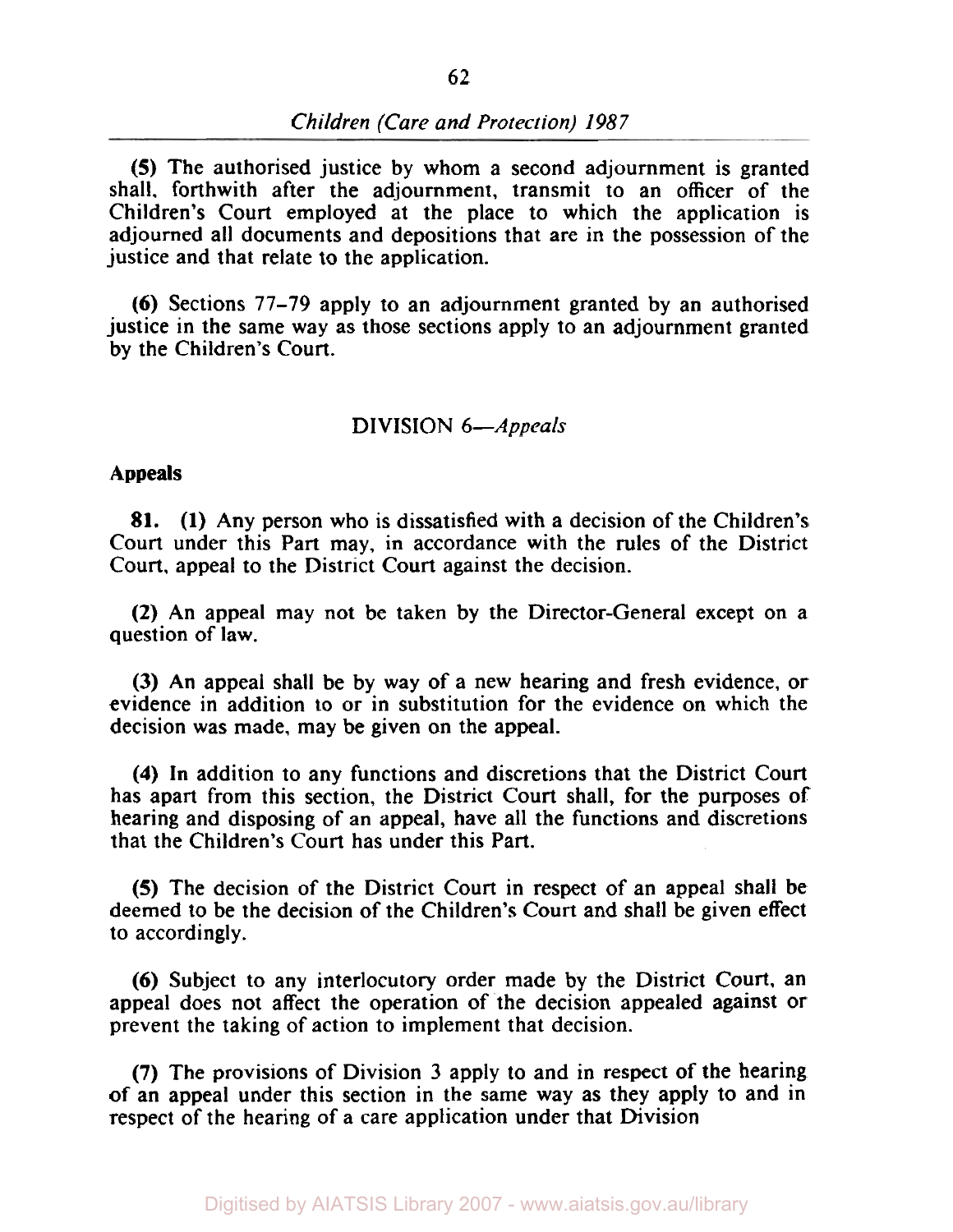*Children (Care and Protection) 1987* 

DIVISION *7-Effect* of *orders under sec. 72* 

**Supervision, etc., of children subject to orders under sec. 72** 

82. **(1)** While a child is subject to an order in force under section 72  $(1)$  (c)  $(i)$ —

- (a) the child and the premises in which the child resides shall be subject to inspection by an authorised officer: and
- $(b)$  the child shall-
	- (i) accept the supervision of an authorised officer; and
	- (ii) obey all reasonable directions of the officer.

(2) While a child is subject to an order in force under section 72 (I) (c) (ii), the child and the premises in which the child resides shall be subject to inspection by an authorised officer.

## **Entry without warrant into certain premises**

83. **(1)** For the purpose of inspecting any premises subject to inspection under section 82, an authorised officer may at any time, without any authority other than that conferred by this subsection, enter the premises and inspect them and observe and converse with any person apparently residing there.

(2) In exercising the powers conferred by subsection (1), an authorised officer may be accompanied-

- (a) by a medical practitioner; or
- (b) by a member of the police force.

or both, and any such medical practitioner may inspect the premises and observe, examine and converse with any person apparently residing there.

- (3) Nothing in subsection *(2)* authorises-
- (a) the examination of a child in contravention of section 20 or 21; or
- (b) the examination of any other person against that person's will.

# **Enforcement of undertakings**

- **84. (1)** If-
- (a) an undertaking referred to in section *72* (1) given by or with respect to a child is not complied with;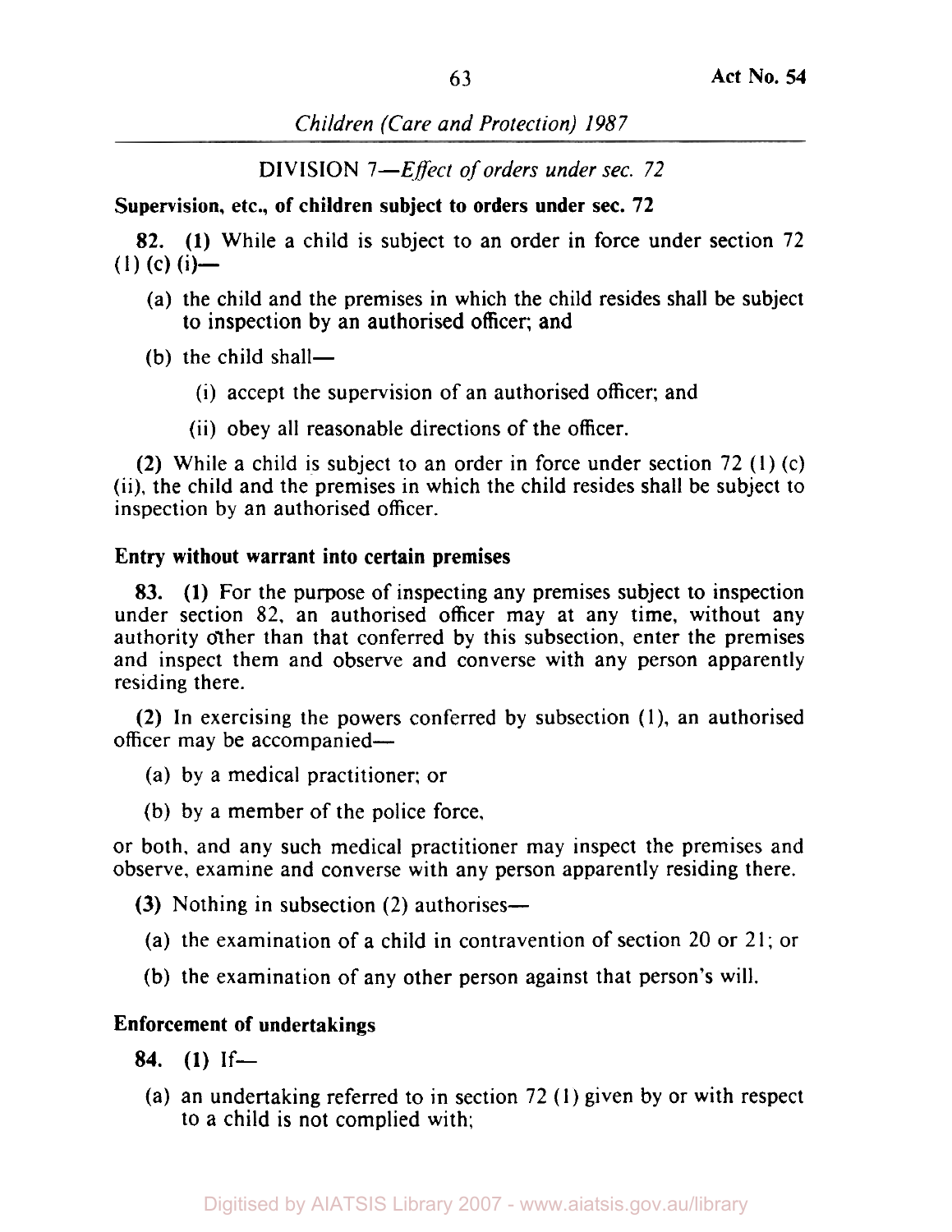- (b) a child placed in the custody of a person under section *72* **(1)** (c) (ii) ceases, without lawful authority, to be in that person's care; or
- (c) a direction referred to in section *82* (1) (b) (ii) given to a child is not obeyed,

the Children's Court may require the attendance of the child at a time and place determined by it.

(2) If a child is brought before the Children's Court and it is proved  $that-$ 

- (a) an undertaking referred to in section *72* **(1)** given by or with respect to the child has not been complied with; or
- (b) a direction referred to in section *82* **(1)** (b) (ii) given to the child has not been obeyed,

 $then-$ 

- (c) the Children's Court may vary or rescind any order under section *72* **(1)** (b) or (c); and
- (d) if the Children's Court rescinds such an order-it may, in accordance with Division **4,** make any one of the orders that it could have made in relation to the child had a care application been made to it with respect to the child.

# **DIVISION** *8-General*

## Application of Justices Act **1902** to secure attendance of witnesses, etc.

**85.** The provisions of the Justices Act 1902 relating to warrants and summonses for the attendance of witnesses in proceedings before justices for offences punishable on summary conviction apply to-

- (a) the attendance of witnesses in proceedings under this Part; and
- (b) the attendance of any person required under section **64,** 79 or **84** to attend at a place at which proceedings under this Part are being or are to be conducted.

in the same way as those provisions apply to the attendance of witnesses in proceedings for such offences.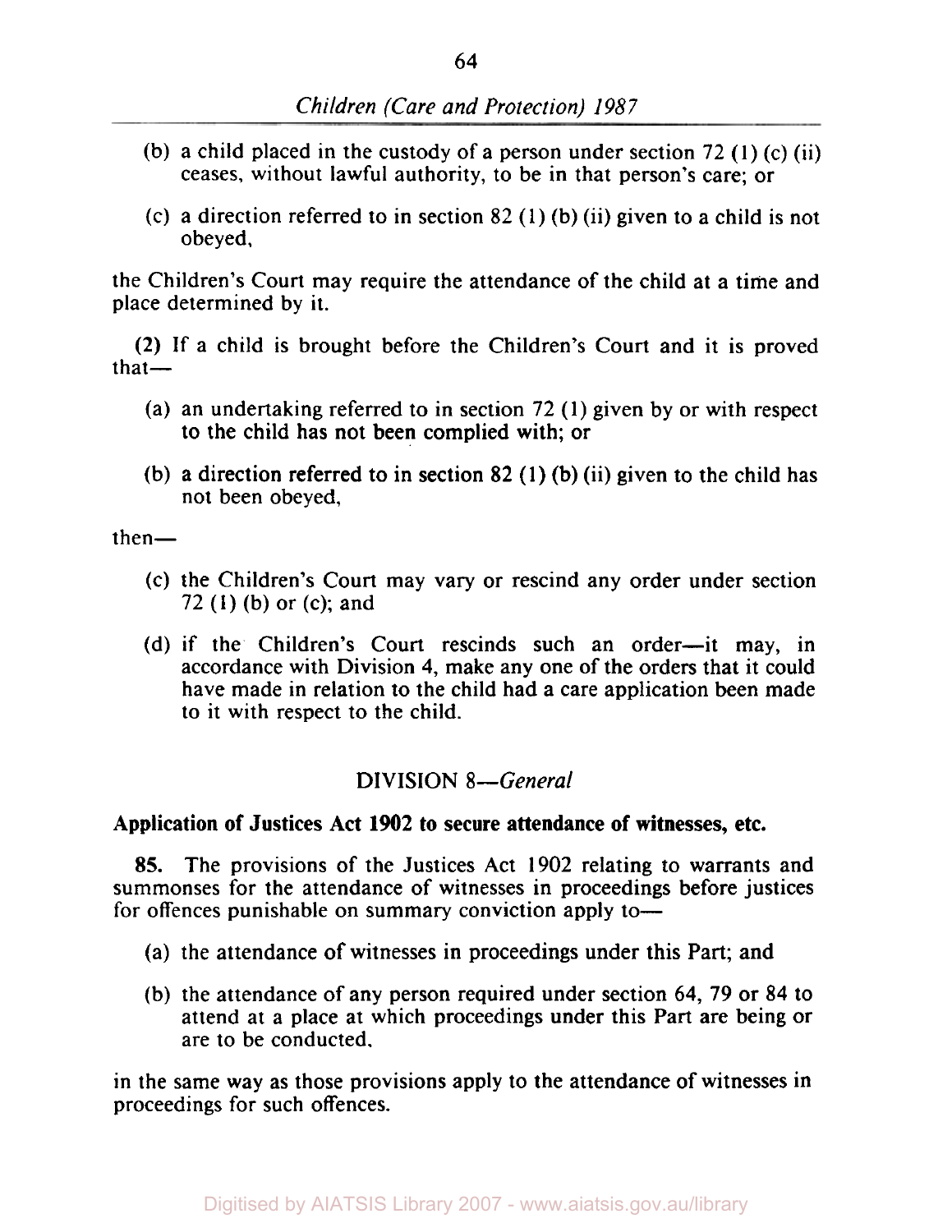## **Care of children arrested under sec. 85**

**86. (1)** If an officer or member of the police force arrests a child under a warrant referred to in section 85, the officer or member of the police force shall forthwith place the child in the care of the Director-General to be kept at a place approved by the Minister for the purposes of this section.

**(2)** If a child has been placed in the care of the Director-General in accordance with subsection (1), the Director-General shall, subject to any action taken by a justice under any of the provisions of the Justices Act 1902 referred to in section 85, cause the child to be brought before the Children's Court as soon as practicable.

# **Care of Aboriginal children**

**87.** An Aboriginal child shall not be placed in the custody or care of another person under this Part unless—

- (a) the child is placed in the care of a member of the child's extended family, as recognised by the Aboriginal community to which the child belongs;
- (b) if **it** is not practicable for the child to be placed in accordance with paragraph (a) or it would be detrimental to the welfare of the child to be **so** placed-the child is placed in the care of a member of the Aboriginal community to which the child belongs;
- (c) if it is not practicable for the child to be placed in accordance with paragraph (a) or (b) **or** it would be detrimental to the welfare of the child to be so placed-the child is placed in the care of a member of some other Aboriginal family residing in the vicinity of the child's usual place of residence; or
- (d) if it is not practicable for the child to be placed in accordance with paragraph (a), (b) or (c) or it would be detrimental to the welfare of the child to be so placed-the child is placed in the care of a suitable person approved by the Director-General after consultation with-
	- (i) members of the child's extended family, as recognised by the Aboriginal community to which the child belongs; and
	- (ii) such Aboriginal welfare organisations as are appropriate in relation to the child.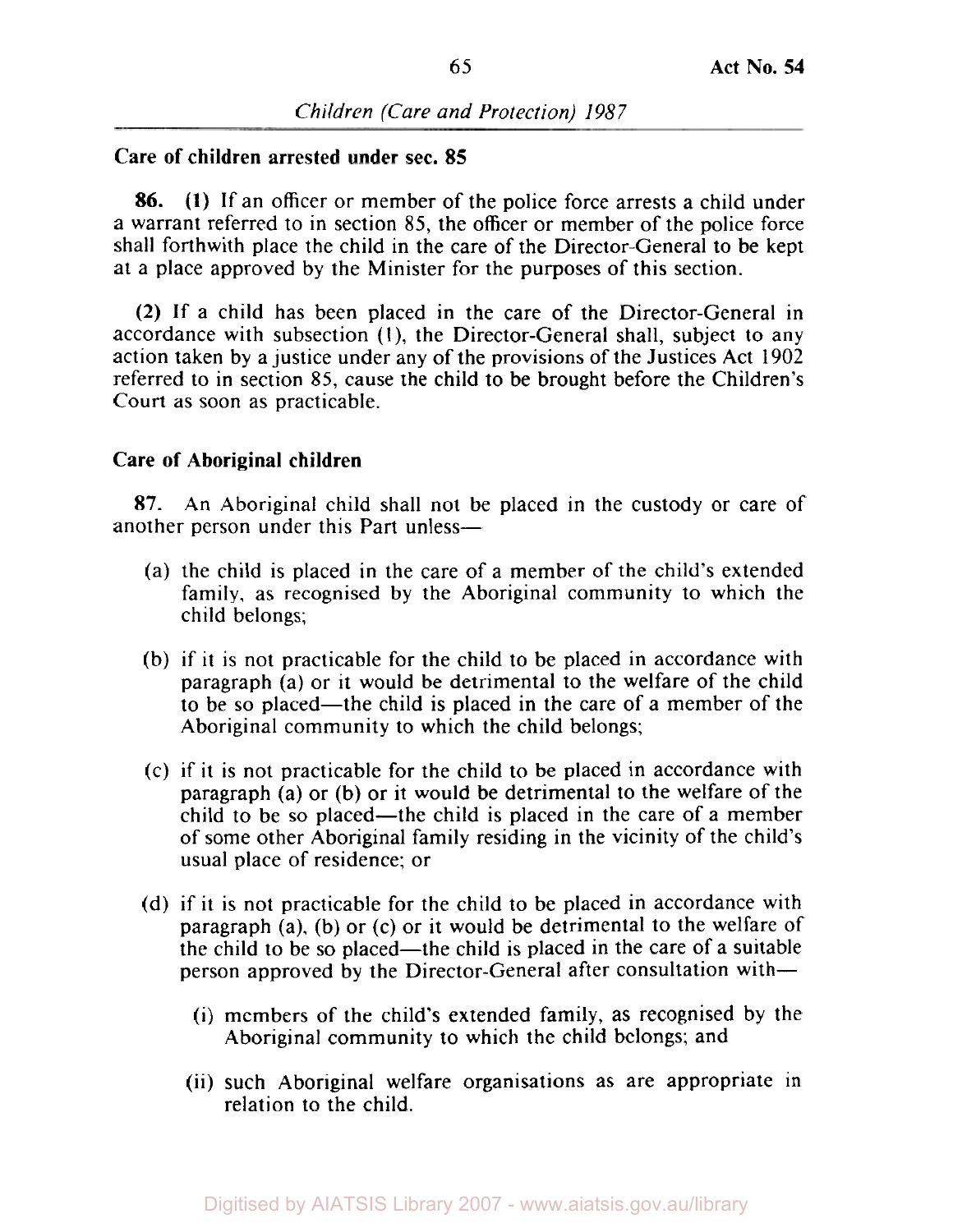#### **Power of Supreme Court**

88. **(1)** The Supreme Court may, at any time, make an order discharging a child who is in the care of the Director-General under this Part from the Director-General's care, whether or not on the giving of undertakings of the kind referred to in section 77 **(1).** 

(2) If the Supreme Court makes an order discharging a child from the Director-General's care subject to the giving of undertakings, the undertakings shall, for the purposes of section 79, be deemed to be undertakings referred to in section 77 **(1).** 

(3) There is no limit to the number of applications that may be made for the purposes of subsection (I) for the discharge of a child from the care of the Director-General.

**(4)** Nothing in this Part limits the jurisdiction of the Supreme Court with respect to the custody and guardianship of children.

# PART 6

## WARDS AND PROTECTED PERSONS

# **Administration**

89. **(1)** In the administration of this Part, the welfare and interests of wards and protected persons shall be given paramount consideration.

(2) In determining any matter relevant to the welfare or interests of a ward or protected person, regard shall be had to the wishes of the ward or protected person.

#### **Guardianship of wards**

has the custody of a ward to the exclusion of any other person, until-**90. (1)** The Minister is the guardian of a ward, and, subject to this Act,

- (a) the ward attains the age of **18** years;
- (b) the guardianship of the Minister-
	- (i) is terminated by the Minister under subsection (2); or
	- (ii) is terminated by the Supreme Court in the exercise of its jurisdiction with respect to the custody and guardianship of children: or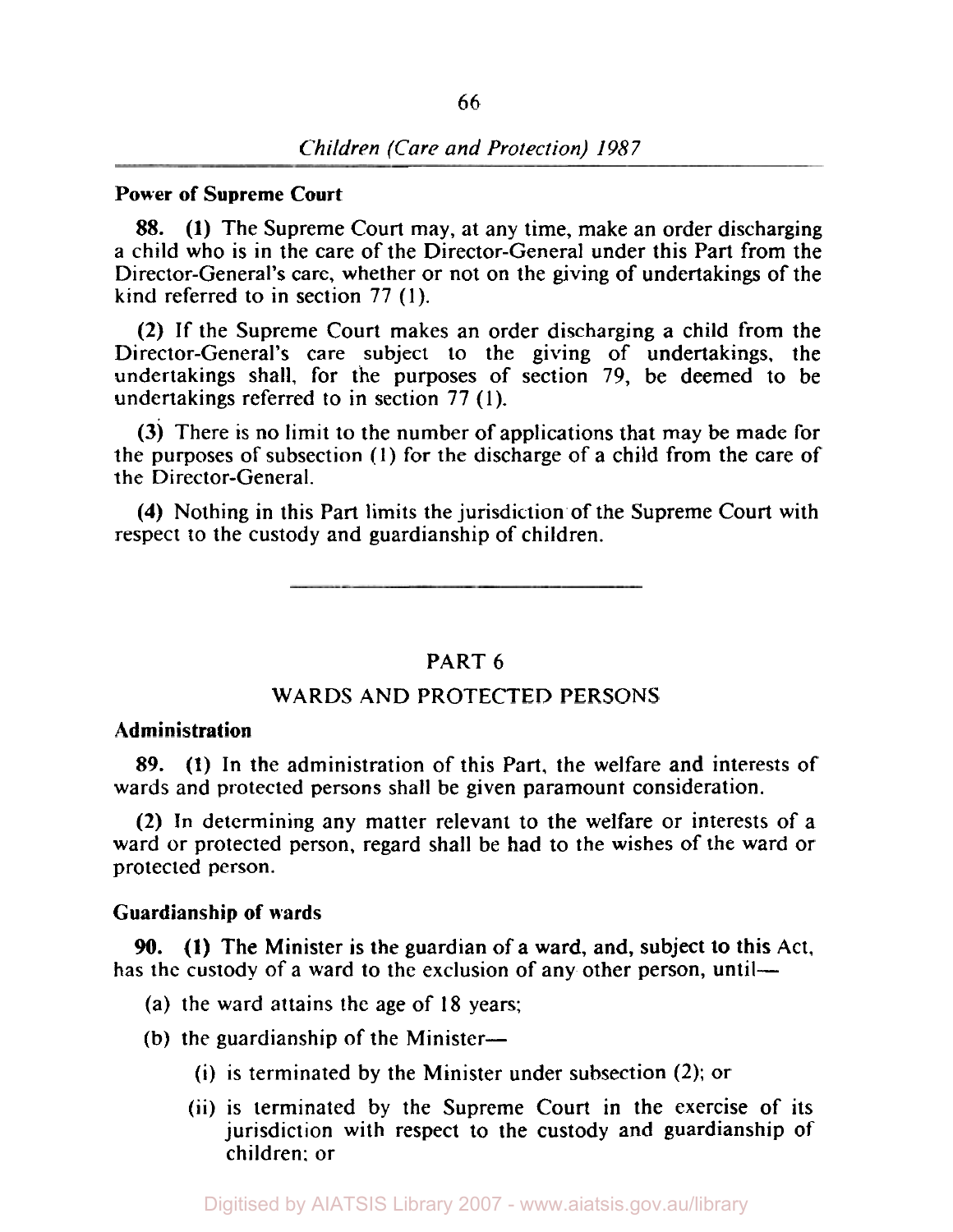(c) the ward ceases to be a ward by virtue of any other provision of this Act,

whichever first occurs.

(2) The Minister may terminate the Minister's guardianship of a ward.

(3) Where the Minister terminates the Minister's guardianship of a child who is a ward, the child ceases to be a ward.

**(4)** The guardianship of a child who has ceased to be a ward shall be determined as if the child had never been a ward.

# **Functions of the Minister in relation to wards and protected persons**

- 91.  $(1)$  The Minister-
	- (a) shall provide for the accommodation, care and maintenance of wards and protected persons;
	- (b) may make payments, at such rates as may be prescribed by the regulations, to persons having the care of wards or protected persons;
	- (c) may direct the removal of any ward or protected person from one place to another;
- (d) may, subject to such conditions as may be prescribed by the regulations and to such additional conditions as the Minister may determine, place any ward or protected person-
	- (i) in. the custody of a person in charge of a non-Government organisation; or
	- (ii) for the purpose of the ward or protected person being fostered, in the custody of any person approved by the Minister,

being a person who is willing to undertake the custody of the ward or protected person;

- (e) may terminate the custody of a ward or protected person who has been placed in the custody of a person referred to in paragraph (d)  $(i)$  or  $(ii)$ ; and
- *(f)* may direct that a ward be restored to the custody of a parent of the ward or be placed in the custody of any other person.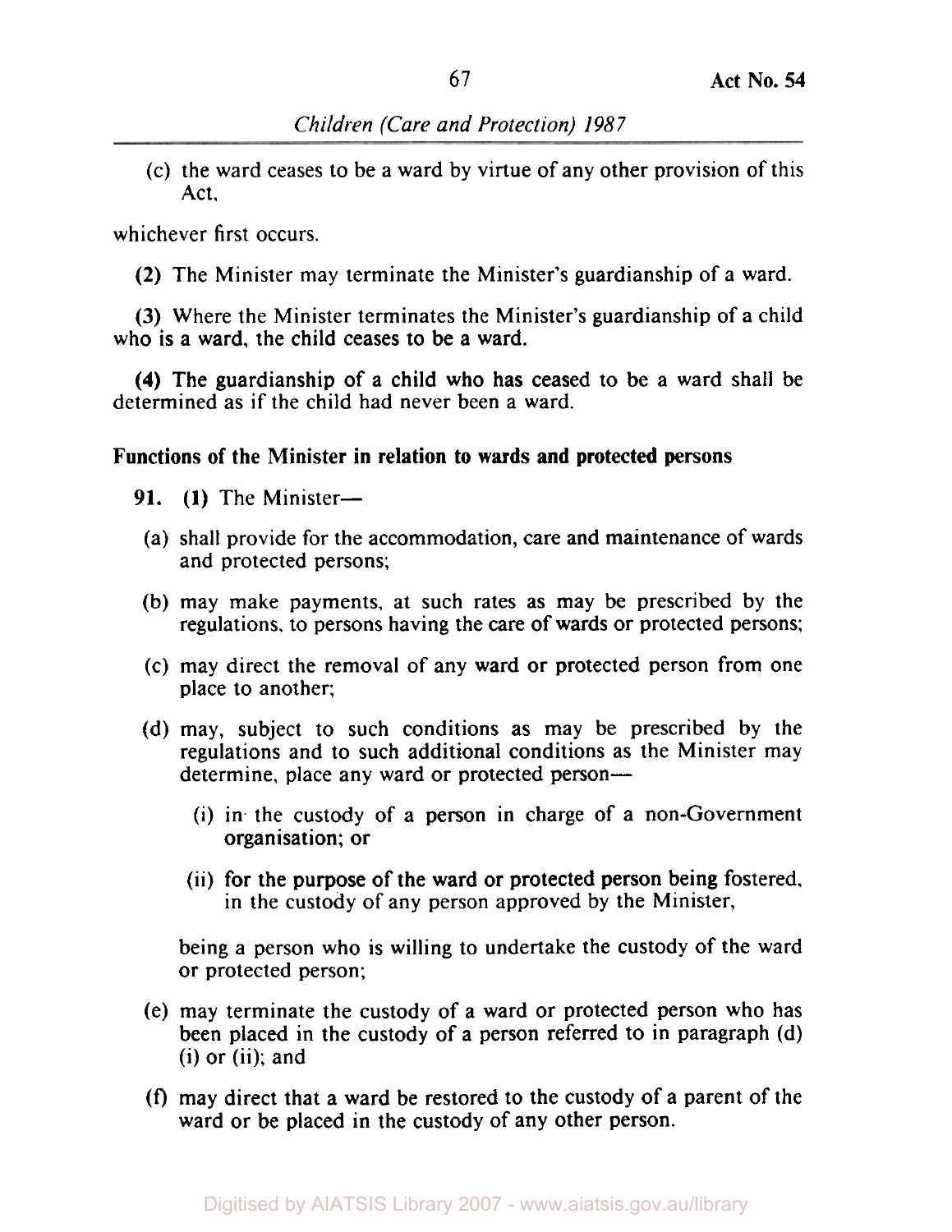(2) Payment to a person in respect of a ward or protected person shall not continue after the ward or protected person has attained the age of 15 vears unless-

- (a) the payment is made for the purpose of securing education or vocational training on a full-time basis for the ward or protected person;
- (b) the ward or protected person is an invalid or is otherwise incapacitated; or
- (c) the case possesses unusual features which, in the opinion of the Minister, call for special consideration,

and the Minister authorises the making of the payment.

(3) This section is subject, in relation to a ward or protected person, to the requirements imposed by the provisions of this or any other Act or of any declaration, order or other thing under which the person became a ward or protected person.

#### Functions of the Minister in relation to former wards and protected persons

92. (1) The Minister may give to, or provide for, any person who has ceased to be a ward or protected person-

- (a) such assistance as the Minister was empowered to give to, or provide for, the person while the person was a ward or protected person; and
- (b) such other assistance (whether financial or other),

as. in the Minister's opinion, is reasonable having regard to the circumstances of the case.

(2) For the purpose of securing education or vocational training on a fulltime basis for any person who has ceased to be a ward or protected person, the Minister may, subject to such conditions as may be prescribed by the regulations and to such additional conditions as the Minister may determine. from time to time and for periods not exceeding 6 months at any one time, authorise the making of payments for that purpose as if the person were a ward or protected person.

(3) Any payment continued under the provisions of subsection (2) may, at the discretion of the Minister, be discontinued or varied at any time.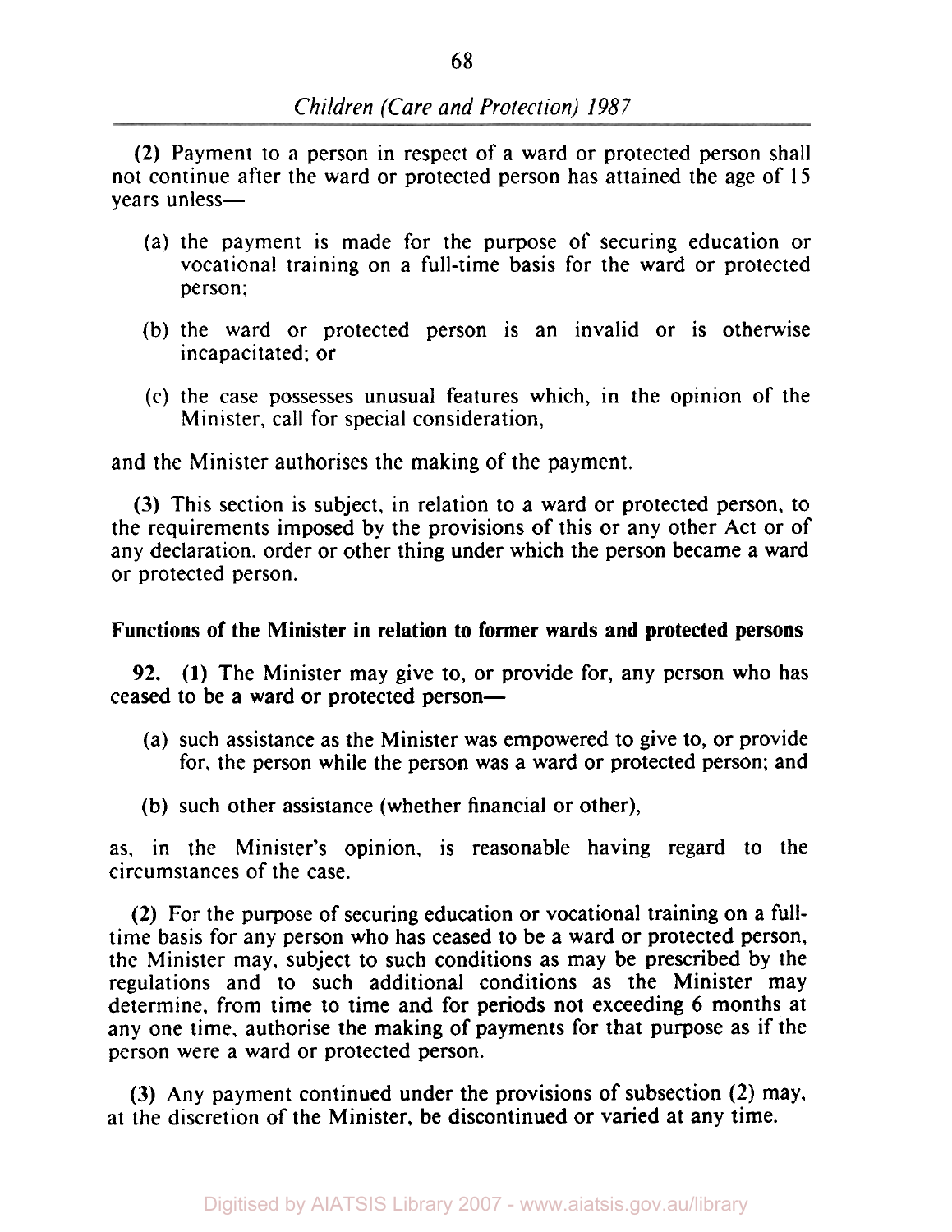### Wards or protected persons leaving custody, etc.

**93.** If a ward or protected person has, without lawful excuse, left, or been removed from, proper custody and the Minister is of the opinion that the ward or protected person should be returned to that custody, or be placed in the custody of some other person, the Minister may, by order in writing, direct that the ward or protected person be returned to proper custody, or be placed in the custody of that other person, as the Minister may specify in the order.

#### Search warrants

**94. (1)** An officer may apply to an authorised justice for a search warrant if the officer has reasonable grounds for believing that a ward or protected person the subject of an order in force under section 93 may be found in any premises.

(2) An authorised justice to whom such an application is made may, if satisfied that there are reasonable grounds for doing so, issue a search warrant authorising an officer or officers named in the warrant-

- (a) to enter any premises specified in the warrant;
- (b) to search the premises for the presence of the ward or protected person;
- (c) to remove the ward or protected person from the premises; and
- (d) to return the ward or protected person to, or to place the ward or protected person in, the custody of the person specified in the order in force under section 93 in respect of the ward or protected person.

**(3)** Part **III** of the Search Warrants Act 1985 applies to a search warrant issued under this section.

**(4)** Without limiting the generality of section 18 of the Search Warrants Act 1985, a member of the police force-

- (a) may accompany an officer executing a search warrant issued under this section; and
- (b) may take all reasonable steps to assist the officer in the exercise of the officer's functions under this section.

**(5)** An officer named in a search warrant, or a member of the police force, may, for the purpose of removing a ward or protected person pursuant to the warrant, use all reasonable force.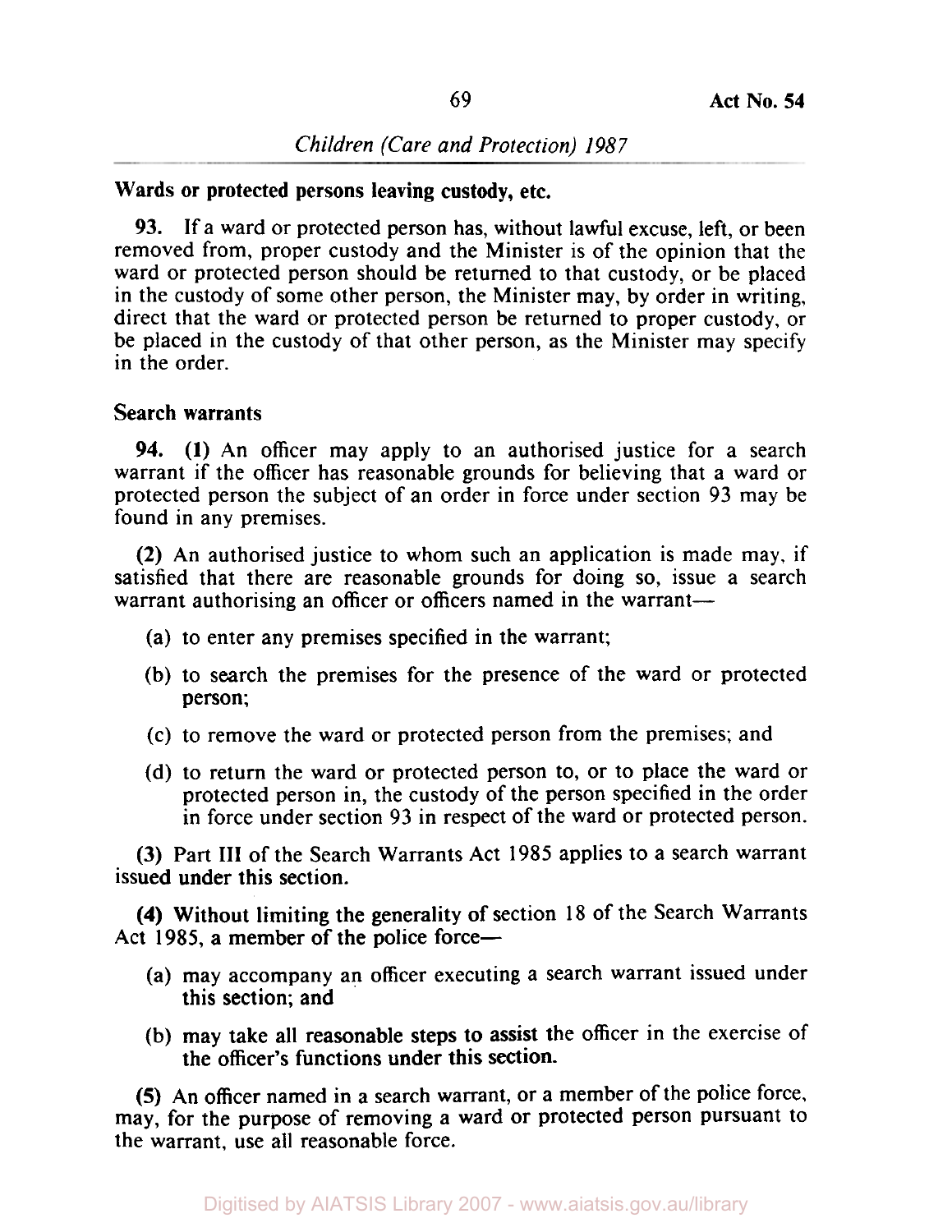# **Reciprocity between States and Territories**

*95.* **(1)** In this section-

"appropriate authority" means a person who, under-

- (a) the law of a State of the Commonwealth other than New South Wales; or
- (b) the law of a Territory,

corresponding to this Act, is competent to take action equivalent to the undertaking of guardianship of wards under this Act;

- "interstate ward" means a child who is in New South Wales and who, immediately before entering New South Wales, was under the guardianship of an appropriate authority;
- "Territory" means Territory of the Commonwealth, including a Territory under the trusteeship of the Commonwealth.
- $(2)$  The Minister-
- (a) may make financial and other arrangements with an appropriate authority for the care of an interstate ward or a ward under this Act;
- (b) may, at the Minister's discretion, or in accordance with any such arrangements, return an interstate ward to the care of the appropriate authority for the interstate ward; and
- (c) shall, where the appropriate authority for an interstate ward requests the Minister to do so, return the interstate ward to the care of that appropriate authority.

(3) The Minister shall provide for the accommodation, care and maintenance of an interstate ward to whom an arrangement referred to in subsection (2) applies as if the interstate ward were a ward under this Act.

**(4)** The Minister may, at the request of an appropriate authority, declare an interstate ward to be a ward under this Act.

*(5)* If an interstate ward who was made a ward for a specified period is declared to be a ward under this Act pursuant to subsection **(4).** then, notwithstanding any other provision of this Part, that person shall, if, upon the expiration of that period, that person is a ward under this Act, cease to. be a ward under this Act by virtue of that declaration.

- *(6)* If, in the opinion of the Minister-
- (a) the law of a State of the Commonwealth other than New South Wales; or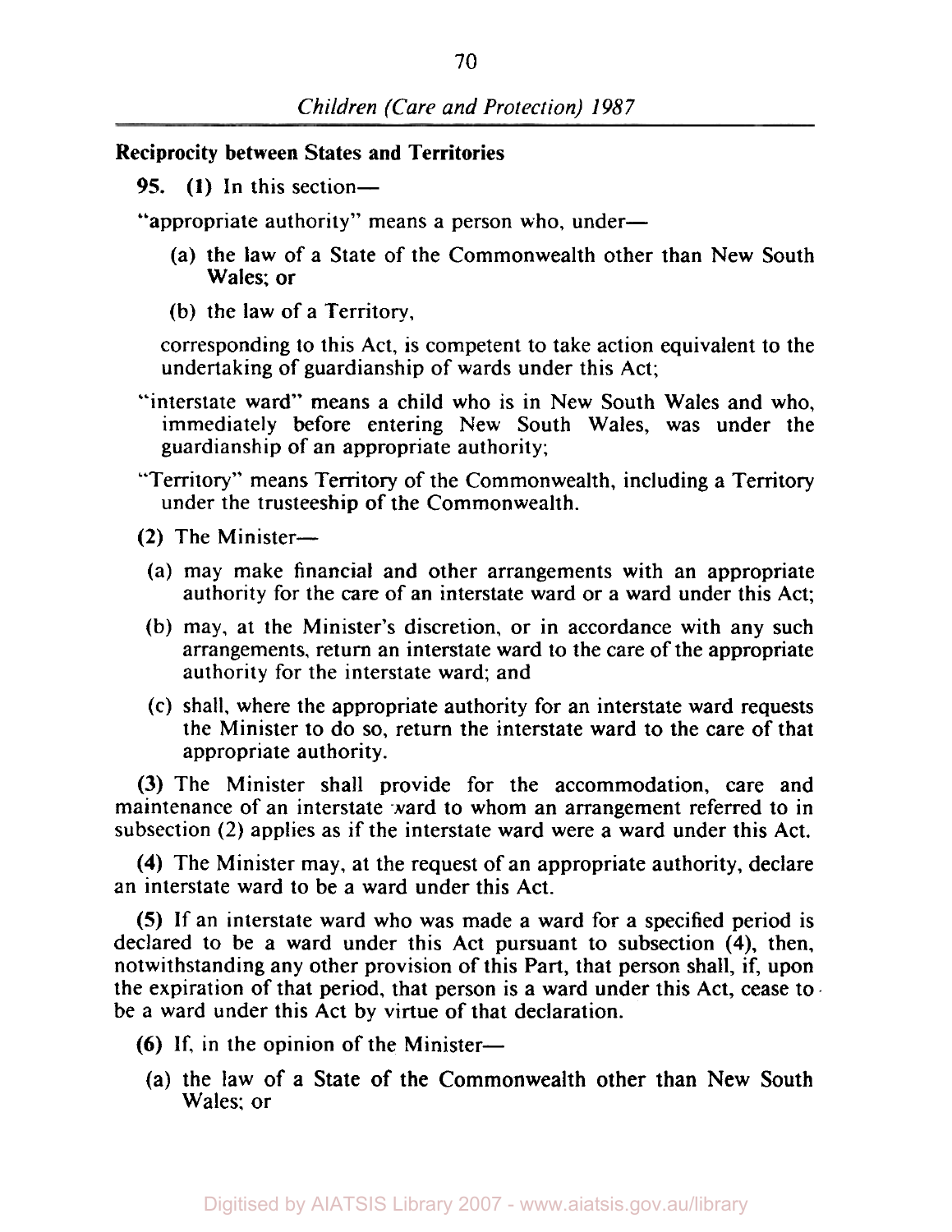(b) the law of a Territory,

contains a provision corresponding to subsection **(4)** and, upon the request of the Minister. a ward under this Act is declared, under that provision, to be a ward for the purposes of the law of that other State or that Territory, the functions conferred or imposed by or under this Act upon the Minister and any other person shall be deemed to have been suspended in relation to that ward while the ward remains under guardianship by virtue of the declaration under that provision, except in so far as those functions may be exercised in accordance with arrangements made under subsection (2) (a).

# **Jurisdiction of Supreme Court not affected**

with respect to the custody and guardianship of children. *96.* Nothing in this Part limits the jurisdiction of the Supreme Court

### PART 7

#### CHILDREN'S BOARDS OF REVIEW

#### **Interpretation**

97. In this Part-

"Board of Review" means a Board of Review established under section *99;* 

"child in care" means-

- (a) a child who is in the custody of the Director-General pursuant to a temporary care arrangement or a temporary custody order;
- (b) a child who is residing in a residential child care centre, otherwise than as a member of the household of any other person who resides there;
- (c) a child who is being fostered by a person into whose care the child has been placed—
	- (i) by an authorised private fostering agency; or
	- (ii) by or with the written approval of the Minister or the Director-General:
- (d) a child who is in the custody of a person pursuant to an order in force under section  $72$  (1) (c) (ii); or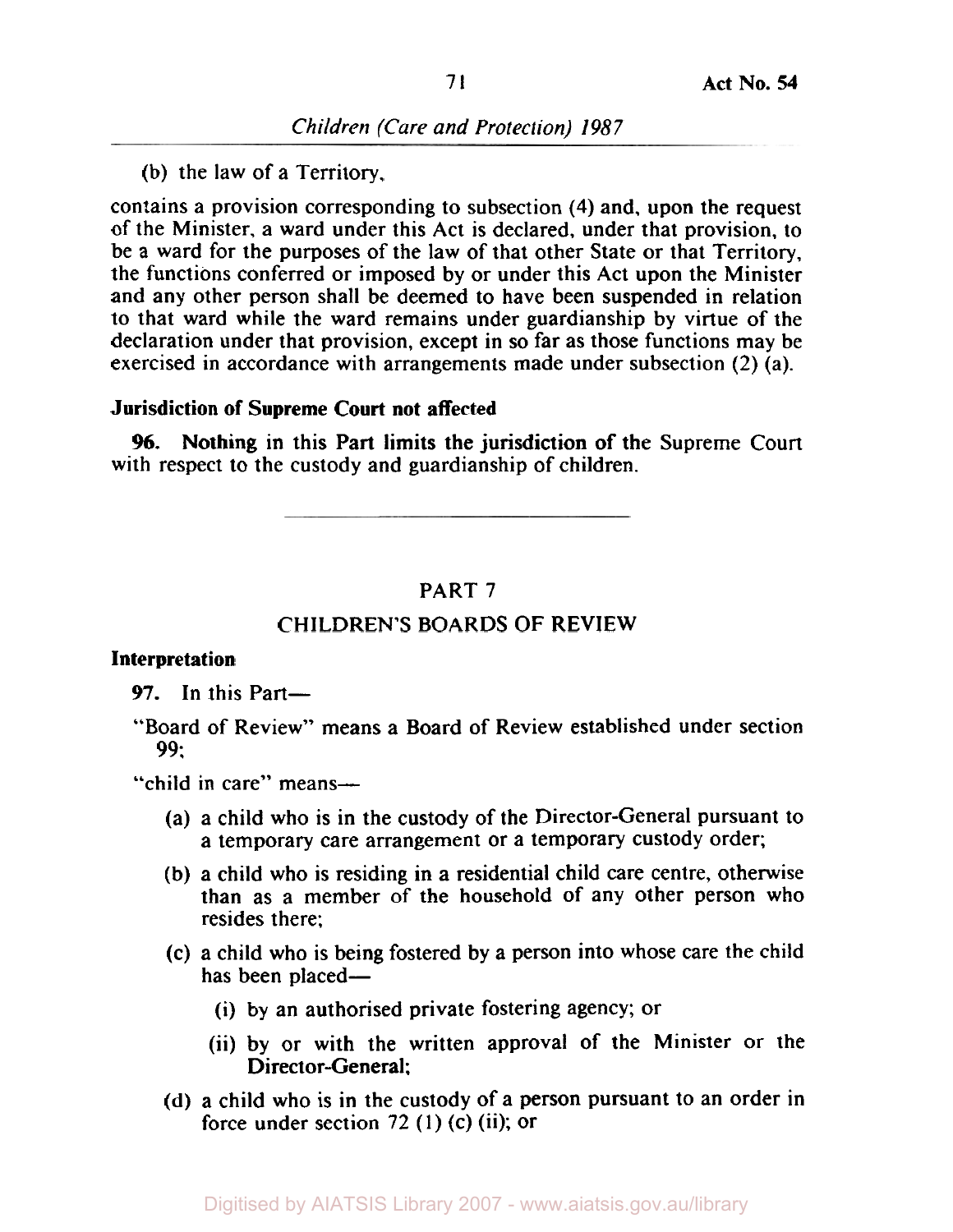(e) a child who is a ward or protected person;

"Deputy President" means the Deputy President of the Boards of Review;

"full-time President" means a person who is required, by an instrument referred to in section 98 **(4),** to devote the whole of his or her time to the duties of his or her office as President;

"member" means a member of the Panel:

"Panel" means the Children's Review Panel established by section 98;

"President" means the President of the Boards of Review.

## **Children's Review Panel**

98. (1) There shall be a Children's Review Panel.

- (2) The Panel shall consist of persons, appointed by the Governor-
- (a) at least one of whom is an officer who, in the opinion of the Minister, has knowledge of or experience in administration, education, psychology or social work;
- (b) at least one of whom is an Aboriginal who, in the opinion of the Minister, has knowledge of or experience in matters relating to the welfare of Aboriginal children; and
- (c) the remainder of whom are persons who, in the opinion of the Minister, have suitable qualifications or experience warranting their appointment as members of the Panel.
- (3) Of the members of the Panel-
	- (a) one shall, in the member's instrument of appointment or in a subsequent instrument executed by the Governor, be appointed as the President of the Boards of Review; and
- (b) one shall, in the member's instrument of appointment or in a subsequent instrument executed by the Governor, be appointed as the Deputy President of the Boards of Review.

**(4)** The President shall, if required to do so by his or her instrument of appointment as President or by **a** subsequent instrument executed by the Governor, devote the whole of his or her time to the duties of his or her office as President.

*(5)* Schedule 2 applies to the Panel.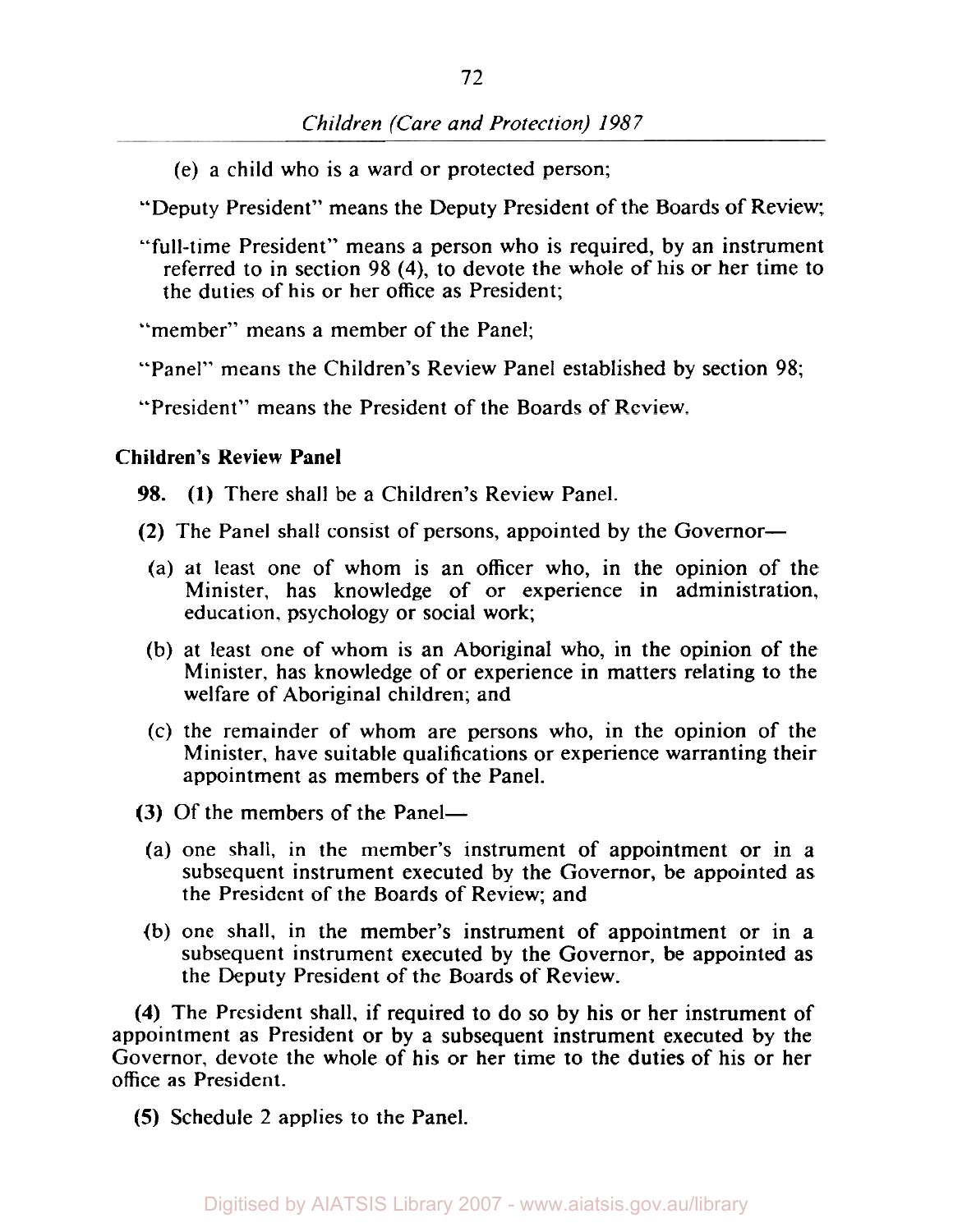# **Boards of Review**

**99. (1)** The President may establish Boards of Review.

**(2)** Each Board of Review shall consist of **2** members of the Panel of whom not more than one is an officer.

**(3)** The President may establish Boards of Review generally for the purpose of carrying out reviews of children under this Part or may establish a Board of Review for the purpose of carrying out a particular review under this Part.

**(4)** In respect of any review concerning an Aboriginal child, a Board of Review shall include at least one member of the Panel who is an Aboriginal.

*(5)* The procedure of a Board of Review shall, subject to the regulations, be as directed by the President.

## **Functions of a Board of Review**

a child who has been a child in care for a period of **3** months or more. **100. (1)** An application may be made to the President **for** the review of

**(2)** The Director-General shall ensure that such an application is made-

- $(a)$  in relation to-
	- (i) any child who is in the custody of the Director-General pursuant to a temporary care arrangement or temporary custody order;
	- (ii) any child who is being fostered by a person into whose care the child has been placed by or with the written approval of the Minister or the Director-General; and
	- (iii) any child who is a ward or protected person,

within **28** days after the expiration of 6 months from when the child became a child in care; and

(b) in relation to any child in care whose need **for** care is, in the opinion of the Director-General, not being met by the person in whose care or custody the child is placed.

**(3)** Without limiting the generality of subsection **(2),** such an application may be made-

- $(a)$  in any case—
	- (i) by the child;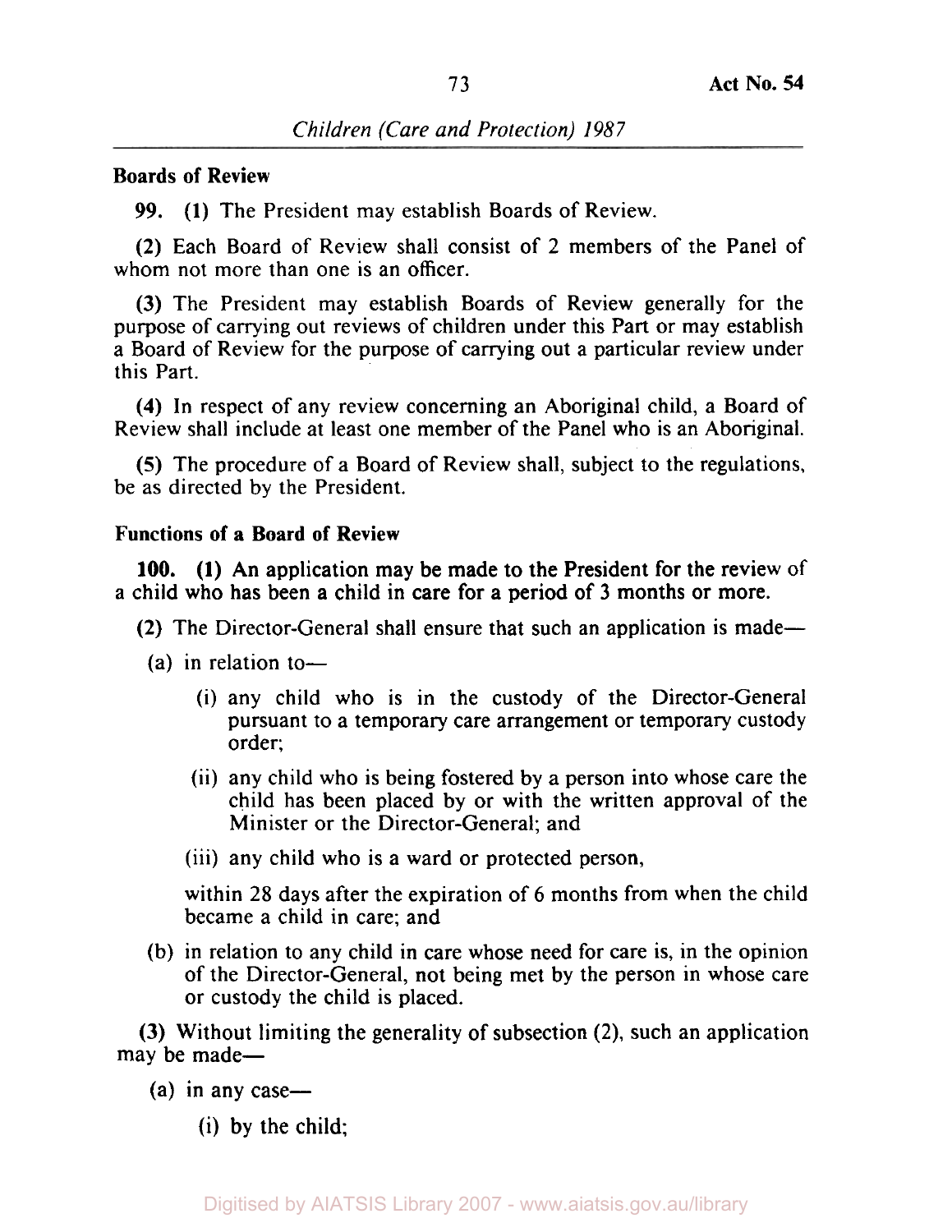- (ii) by a person responsible for the child;
- (iii) by a foster parent of the child;
- (iv) by any person who deems himself or herself to have a sufficient interest in the welfare of the child; or
- (V) by the Minister or the Director-General;
- (b) in the case of a child who is residing in a licensed residential child care centre-by the licensed manager of the centre;
- (c) in the case of a child who is being fostered by a person into whose care the child has been placed-
	- (i) by an authorised private fostering agency-by the principal officer of the agency; or
	- (ii) by or with the written approval of the Minister or the Director- General-by the Minister or the Director-General;
- (d) in the case of a child who is in the custody of a person pursuant to an order in force under section 72 **(1)** (c) (ii)-by a person responsible for the child; or
- (e) in the case of a child who is residing in a facility-by a Visitor for the facility.
- **(4)** The President-
	- (a) shall. upon receipt of an application under this section in respect of a child who has been a child in care for a period of 3 months or more, request a Board of Review to carry out a review of the child; and
- (b) may. at any time and for any reason, request a Board of Review to carry out a review of any child in care.

*(5)* The President is not required to make a request with respect to a child in respect of whom an application has been made by a person referred to in subsection **(3)** (a) (iv) unless the President considers the person to have a sufficient interest in the welfare of the child.

*(6)* **A** Board of Review, when requested by the President to carry out a review of a child in care, shall-

(a) review such aspects of the welfare, status, progress and circumstances of the child as are referred to in the request, having particular regard to any arrangements that exist to encourage continuing contact between the child and the child's parents; and